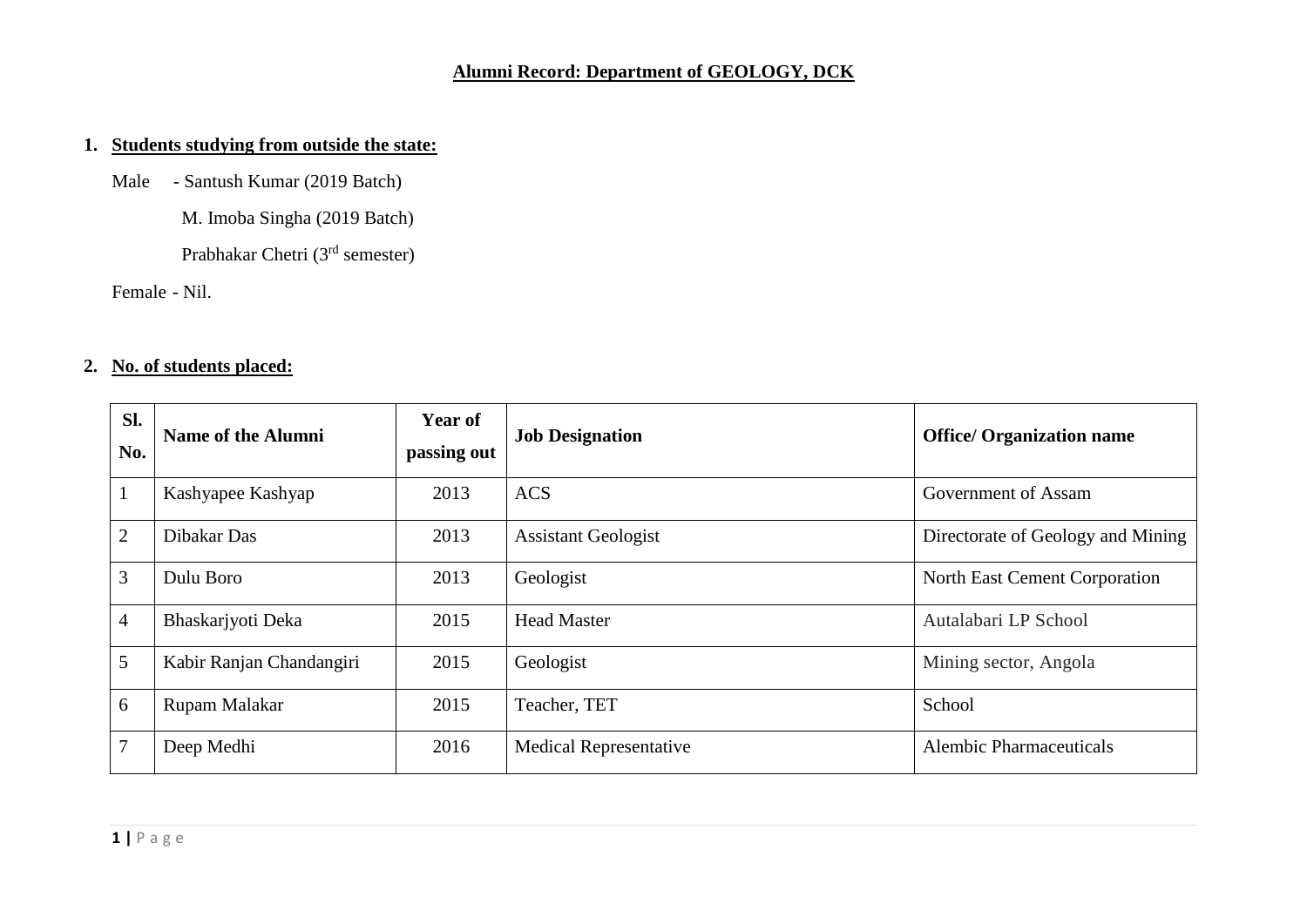| 8  | Arindom Kakoti         | 2016 | <b>Sales Executive</b>                   | Odivos Financial Service Ltd.      |
|----|------------------------|------|------------------------------------------|------------------------------------|
| 9  | Pranjal Dutta          | 2016 | <b>Sales Executive</b>                   | <b>Tata Capital</b>                |
| 10 | Hari Das               | 2016 | <b>Sales Executive</b>                   | <b>Shriram Finance</b>             |
| 11 | <b>Bankim Bora</b>     | 2016 | <b>Sales Executive</b>                   | Maruti Suzuki                      |
| 12 | Ajay Mazumdar          | 2017 | Field Officer                            | DDMA, Azara, Kamrup(M)             |
| 13 | Chandrasmita Deka      | 2017 | <b>Assistant Professor</b>               | Dimoria College, Khetri            |
| 14 | Chinmoy Saikia         | 2017 | <b>Field Officer</b>                     | Ddma, Palashbari, Kamrup(M)        |
| 15 | Darpana Chayengia      | 2017 | Data Entry Operator                      | Amtron                             |
| 16 | Dwijen Deka            | 2017 | Teacher                                  | Aryabhatta Junior College          |
| 17 | Himashree Baishya      | 2017 | <b>Field Officer</b>                     | Ddma, Tihu, Nalbari                |
| 18 | <b>Indrajit Tumung</b> | 2017 | Peon                                     | <b>Director of Health Services</b> |
| 19 | Meghna Kaushik         | 2017 | Soft Skill Trainer and Career Counsellor | Freelancer                         |
| 20 | Partha Pratim Deka     | 2017 | Clerk                                    | <b>State Bank of India</b>         |
| 21 | Partha Pratim Goswami  | 2017 | Entrepreneur                             | Jolkuwori Funded by GOI            |
| 22 | Rahul Saikia           | 2017 | <b>Assistant Professor</b>               | Dimoria College, Khetri            |
| 23 | Ritu Raj Das           | 2017 | <b>Medical Representative</b>            | <b>Alembic Pharmaceuticals</b>     |
| 24 | Saurajit Rajkumar      | 2017 | Teacher                                  | School                             |

**3. No. of students selected for Higher Studies**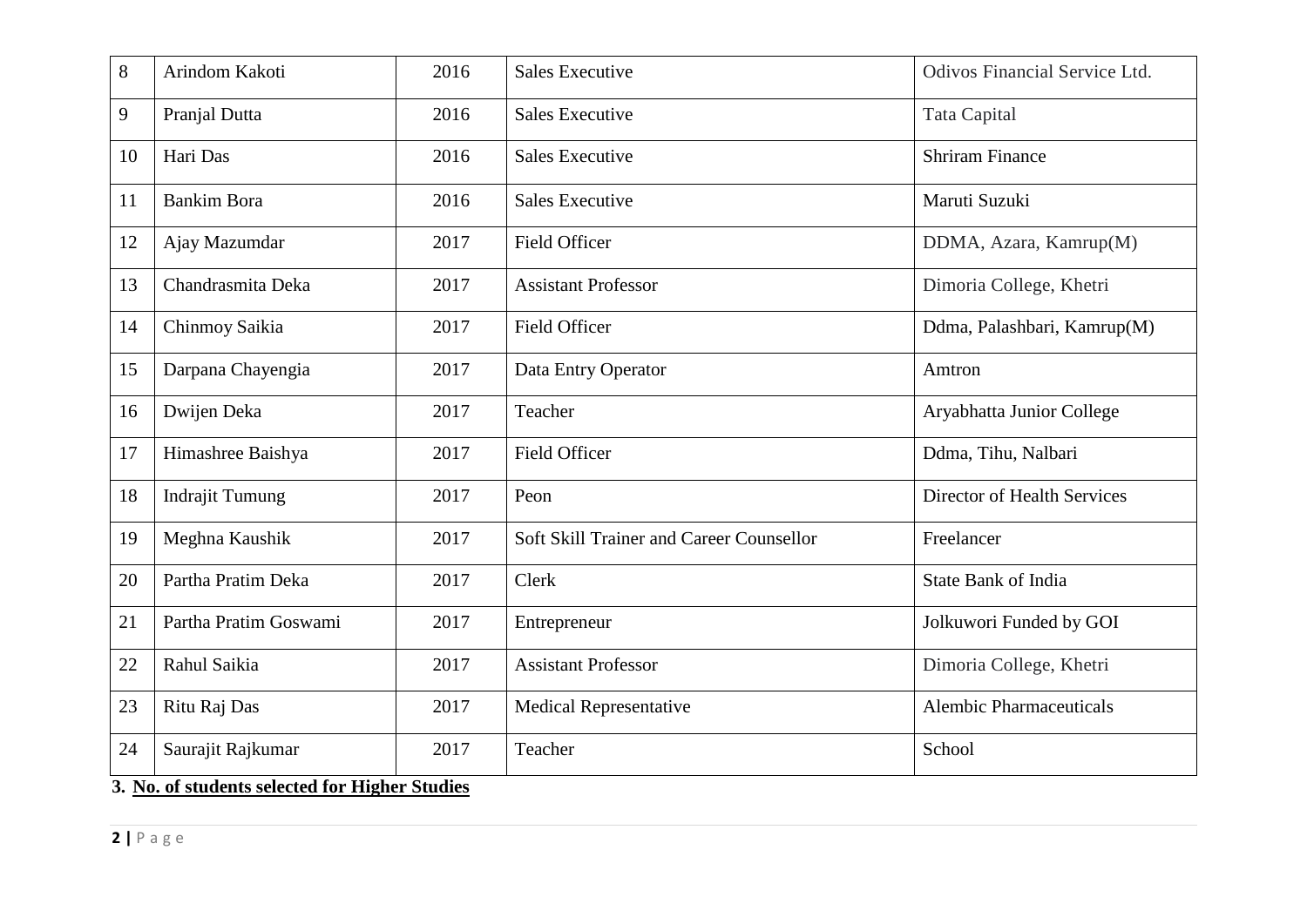| 25 | Simanta Kalita  | 2017           | <b>Police Constable</b>   | <b>Assam Police</b>                    |
|----|-----------------|----------------|---------------------------|----------------------------------------|
| 26 | Sneha Kashyap   | 2018           | Marketing Officer         | Aditya Capital                         |
| 27 | Nitu Baishya    | 2018           | <b>MIS Officer</b>        | <b>Assam Skill Development Mission</b> |
| 28 | Rohit           | 2019           | Supervisor                | Factory in Byrnihat                    |
| 29 | Ankur Chetri    | 2019           | Peon                      | <b>Indian Post</b>                     |
| 30 | Borneel Kashyap | $1st$ semester | <b>Branch Post Master</b> | <b>Indian Post</b>                     |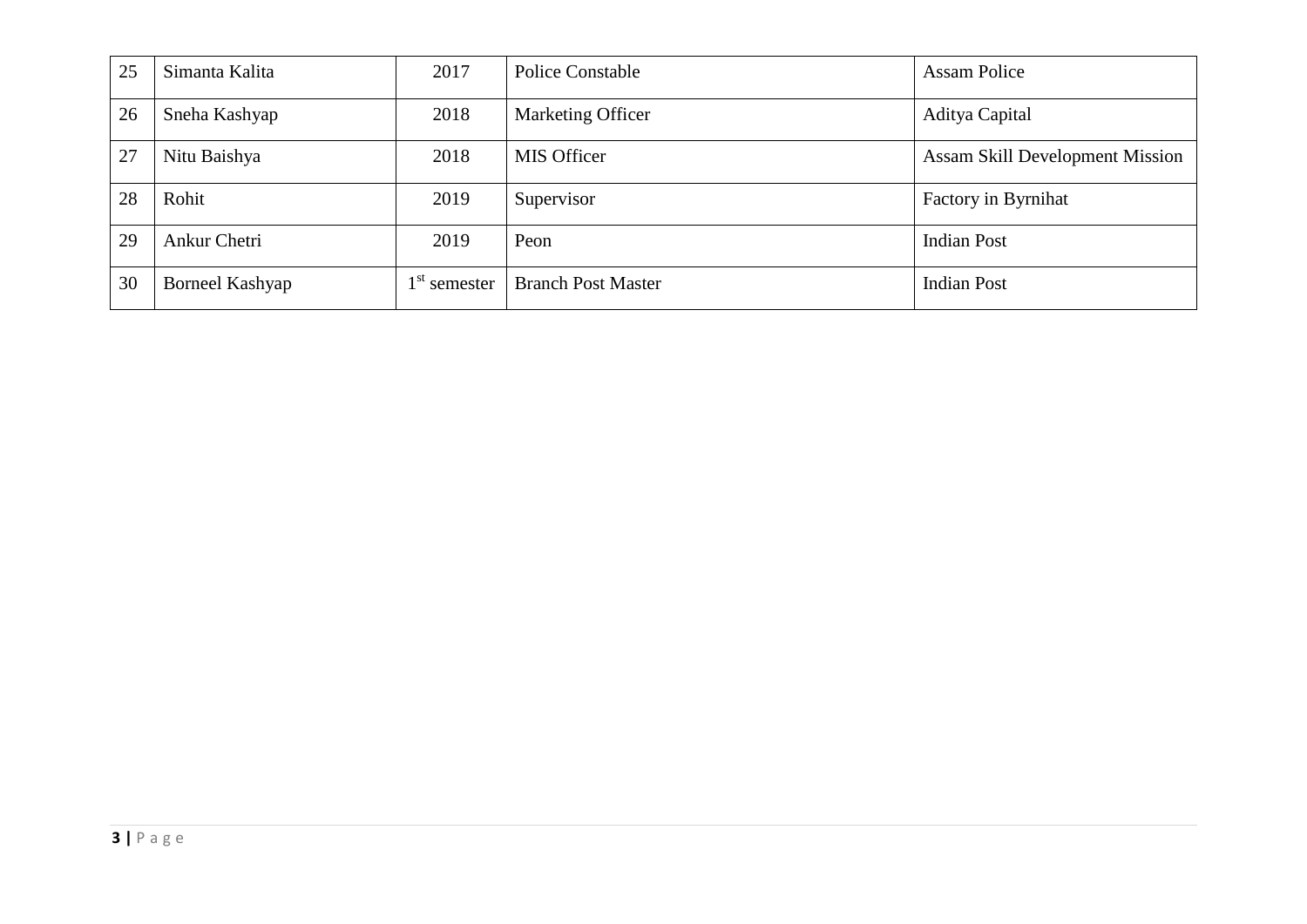| SI.<br>No.     | <b>Name of the Alumni</b> | <b>Year of</b><br>passing out | <b>Course enrolled</b> | <b>University/Institute name</b> |
|----------------|---------------------------|-------------------------------|------------------------|----------------------------------|
| $\mathbf{1}$   | Marshal Pegu              | 2017                          | M.Sc. Tech             | ISM, Dhanbad                     |
| $\overline{c}$ | Pallabi Basumatary        | 2017                          | PhD                    | <b>Cotton University</b>         |
| 3              | Dhunusmita Mahanta        | 2018                          | M.Sc.                  | <b>Bangalore University</b>      |
| $\overline{4}$ | Flowri Narzari            | 2018                          | M.Sc.                  | Gauhati University               |
| 5              | Indira Devi               | 2018                          | M.Sc.                  | Dimoria College                  |
| 6              | Krikha Boro               | 2018                          | M.Sc.                  | <b>Banaras Hindu University</b>  |
| 7              | Naina Dulraj              | 2018                          | M.Sc.                  | Gauhati University               |
| 8              | Nilutpal Sharma           | 2018                          | M.Sc.                  | Gauhati University               |
| 9              | Pranjyoti Gogoi           | 2018                          | M.Sc.                  | Karnataka University             |
| 10             | Prabal Jyoti Kalita       | 2018                          | M.Sc.                  | Dimoria College                  |
| 11             | Rajkumar Kaman            | 2018                          | <b>MBA</b>             | Dibrugarh University             |
| 12             | Rajdeep Konwar            | 2018                          | M.Sc.                  | <b>Assam University</b>          |
| 13             | Rishov Upadhyay           | 2018                          | M.Sc.                  | <b>Sikkim University</b>         |
| 14             | Ribu Saikia               | 2018                          | M.Sc.                  | Dibrugarh University             |
| 15             | Rishiraj Bhattacharya     | 2018                          | M.Sc.                  | Gauhati University               |
| 16             | Rajesh Duwari             | 2018                          | M.Sc.                  | <b>Sikkim University</b>         |
| 17             | Ramanuj Pranav            | 2018                          | M.Sc.                  | Dimoria College                  |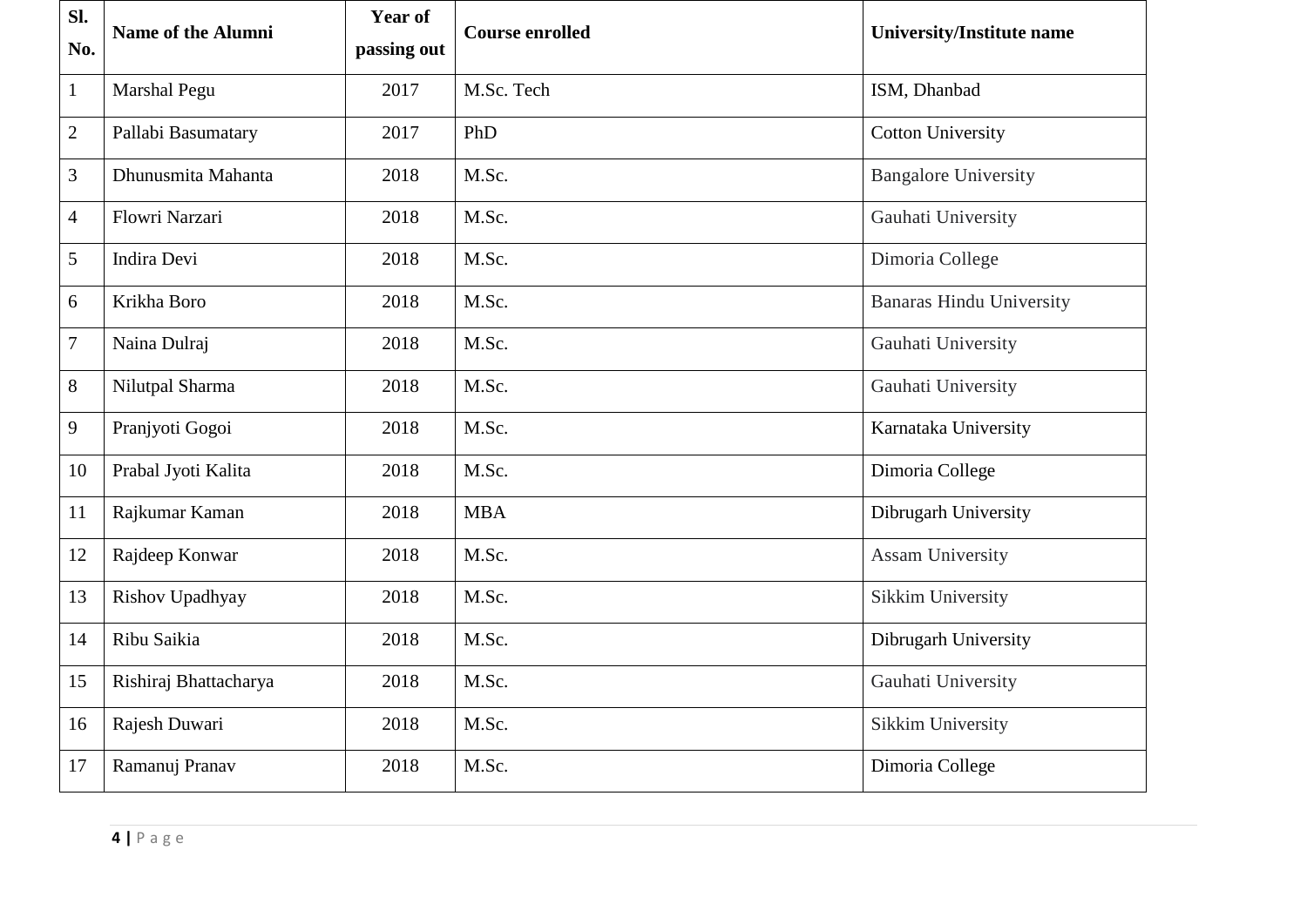| 18 | <b>Sonalee Basumatary</b> | 2018 | <b>MBA</b>                | Lovely Professional University |
|----|---------------------------|------|---------------------------|--------------------------------|
| 19 | Sahid Zaman               | 2018 | <b>MBA</b>                | Dibrugarh University           |
| 20 | Trishna Rajbongshi        | 2018 | M.Sc.                     | Gauhati University             |
| 21 | Dheeraj Dewari            | 2019 | M.Sc.                     | Gauhati University             |
| 22 | Uday Jyoti Koch           | 2019 | B.Ed.                     |                                |
| 23 | Mridul Swagriya           | 2019 | M.Sc.                     | Gauhati University             |
| 25 | M Alyang Chakma           | 2019 | <b>Mass Communication</b> | Sikkim University              |
| 26 | Pulak Jyoti Gogoi         | 2019 | M.Sc.                     | Sikkim University              |
| 27 | Doli Devi                 | 2019 | M.Sc.                     | Gauhati University             |
| 28 | Sangeeta Saikia           | 2019 | M.Sc.                     | Kachchh University             |
| 29 | Dikshita Kakoti           | 2019 | M.Sc.                     | Pondicherry University         |
| 30 | Darshana Kakoti           | 2019 | M.Sc.                     | Pondicherry University         |
| 31 | Raktim Ranjan Chutia      | 2019 | M.Sc.                     | Gauhati University             |
| 32 | Garima Medhi              | 2019 | M.Sc.                     | Gauhati University             |
| 33 | Sanku Upadhyay            | 2019 | M.Sc.                     | Kachchh University             |
| 34 | Partha Pratim Borah       | 2019 | M.Sc.                     | <b>Cotton University</b>       |
| 35 | Santush Kumar             | 2019 | M.Sc.                     | Delhi University               |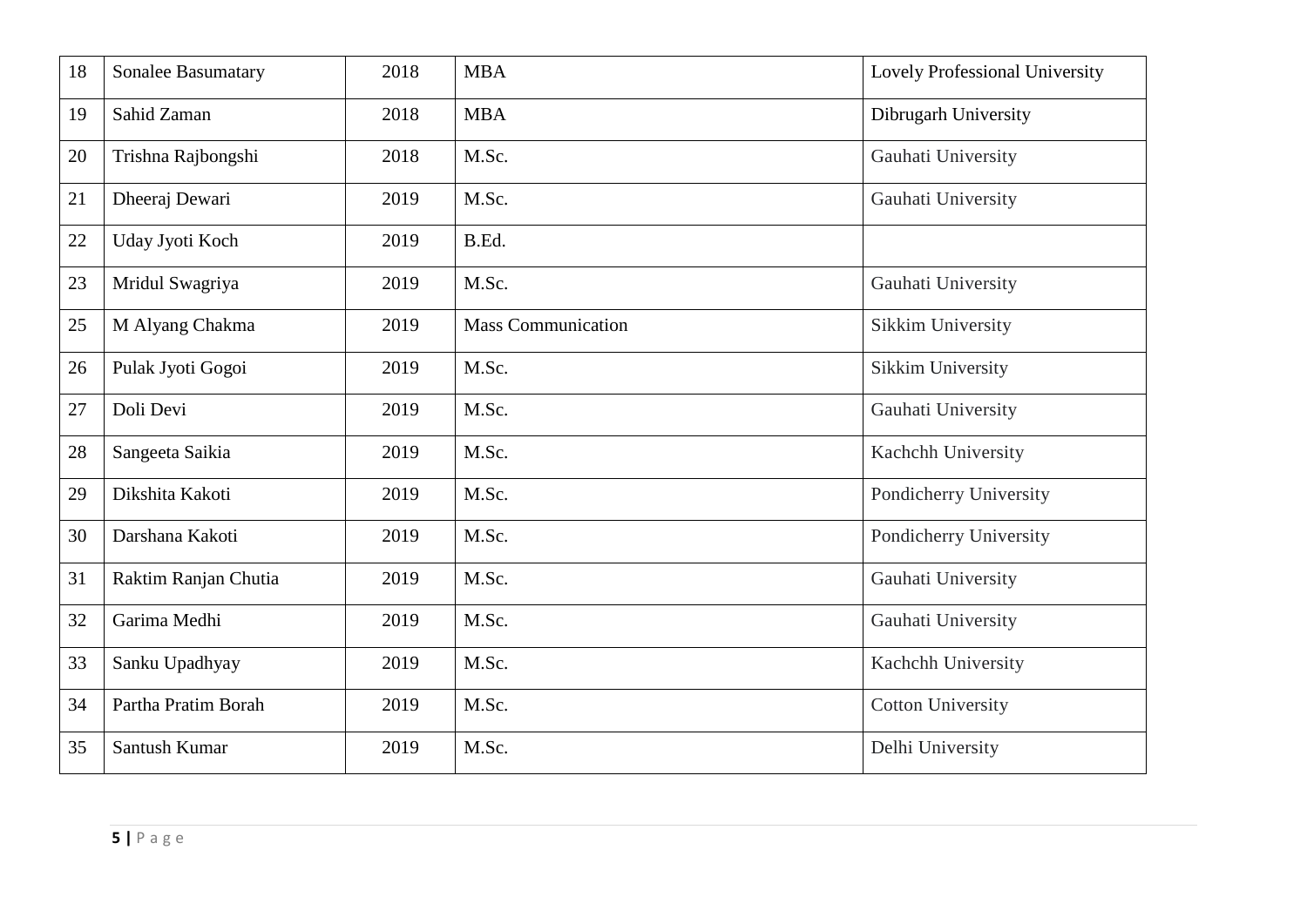| 36 | Yeahyea Ahmed Laskar   | 2019 | M.Sc. | <b>Cotton University</b>      |
|----|------------------------|------|-------|-------------------------------|
| 37 | M Imoba Singh          | 2019 | M.Sc. | Delhi University              |
| 38 | Meghna Kalita          | 2019 | M.Sc. | Kachchh University            |
| 39 | Manisha Patowary       | 2019 | B.Ed. | <b>BEF</b> Group of Institute |
| 40 | Debashish Rahang       | 2020 | M.Sc. | Kachchh University            |
| 41 | <b>Bikash Handique</b> | 2020 | M.Sc. | Kachchh University            |
| 42 | Dhrubajyoti Kalita     | 2020 | M.Sc. | Gauhati University            |
| 43 | Chayashree Haloi       | 2020 | M.Sc. | <b>Sikkim University</b>      |
| 44 | Abinas Bora            | 2020 | M.Sc. | Pragjyotish College           |
| 45 | Bijit Kumar Kakoti     | 2020 | M.Sc. | Pragjyotish College           |
| 46 | Joydeep Nath           | 2020 | M.Sc. | Kachchh University            |
| 47 | Bhaskar J Dihingia     | 2020 | M.Sc. | <b>Assam University</b>       |
| 48 | Netrajit Gogoi         | 2020 | M.Sc. | <b>Assam University</b>       |
| 49 | Nivedita Konwar        | 2020 | M.Sc. | Pragjyotish College           |
| 50 | Sadyasnata Sarma       | 2020 | M.Sc. | Pragjyotish College           |
| 51 | Shibashree Biswas      | 2020 | M.Sc. | <b>Assam University</b>       |
| 52 | Sudipta Konwar         | 2020 | M.Sc. | Pragjyotish College           |